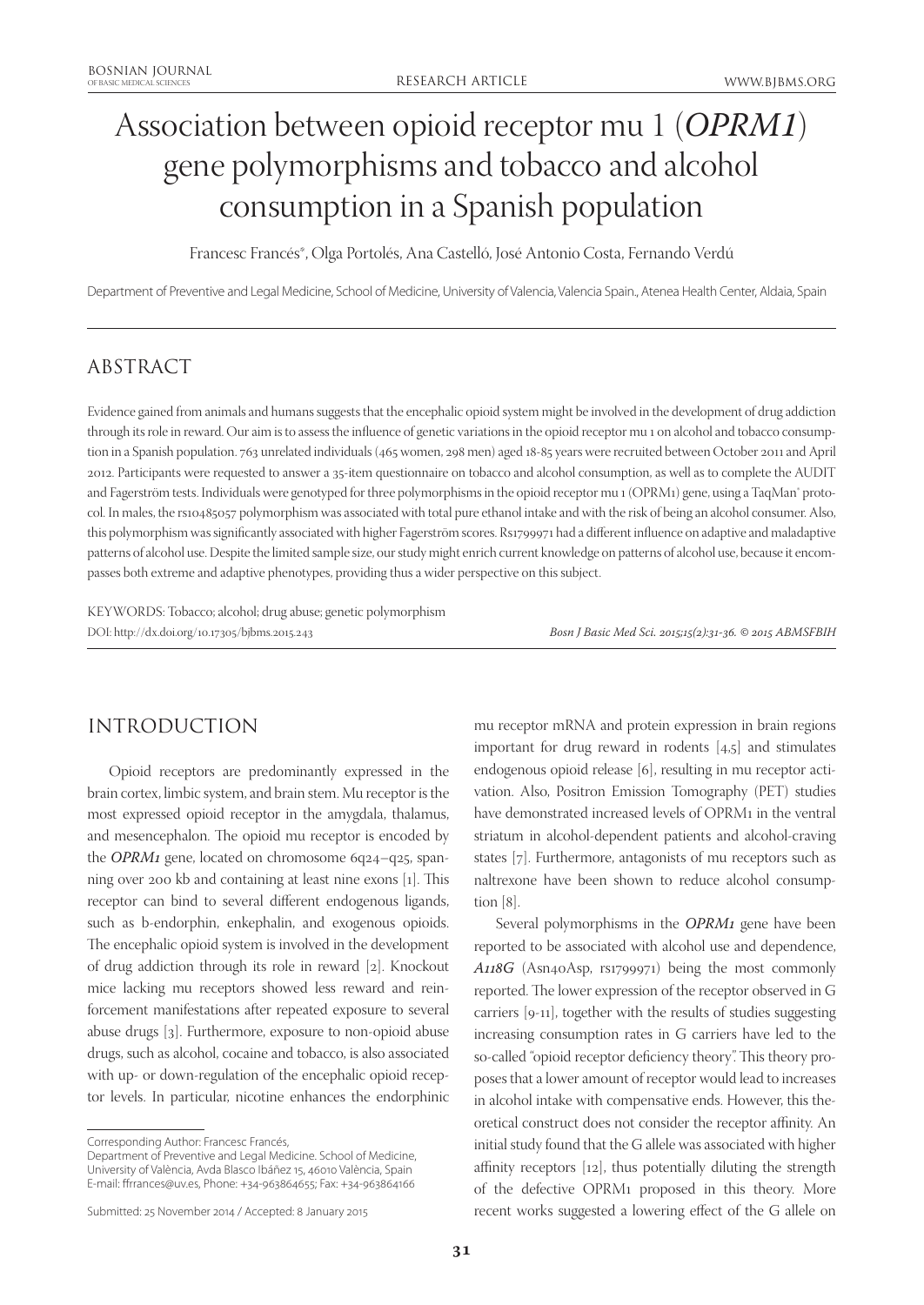receptor binding potential [10,13], whereas other works failed to demonstrate any effect on receptor affinity [14].

Studies conducted on the effect of this Single Nucleotide Polymorphism (SNP) on alcohol consumption also have contradictory results [15]. In a recent meta-analysis that included 28 different studies with a total of over 8,000 subjects, authors suggested that the OPRM1 rs1799971 variant not appear to influence risk for substance dependence [16]. Among those studies that have found significant association, major evidence points to a link between the 118G allele and alcohol dependence [17], alcohol craving [13,18,19], the presence of alcohol use disorder [20] and total alcohol intake [19]. In contrast to these findings, other researchers have not been able to show any association between this genetic polymorphism, alcohol consumption, and states of alcohol dependence [2,21,22]. Most studies finding associations between this SNP and alcohol consumption and/or dependence were undertaken on Asian populations, whereas those conducted on Caucasians mostly fail to demonstrate any association [23]. An ethnic-selective modulation on the effect of this SNP is a possible explanation of these results.

Likewise, in the studies on tobacco dependence, the rs1799971 variant is the most widely studied one, and results are equally discrepant [24,25].

The information regarding the relationship between other *OPRM1* gene polymorphisms and tobacco and alcohol consumption in humans is scarce. To date, no studies have been undertaken in a Spanish population.

Therefore, the aim of our study is to assess the possible association between polymorphisms in the *OPRM1* gene and alcohol and tobacco consumption in a Spanish population as well as to assess the possible modulating effects of environmental factors.

## MATERIALS AND METHODS

#### Subjects

763 unrelated subjects (465 women, 298 men) participated in the study. This sample was obtained from a Caucasian non-isolated urban population and is representative of the Spanish-Mediterranean general population.

Participants (aged 18-85 years) were recruited through social, cultural and primary health care centers of the Valencian Community on the east Mediterranean coast of Spain. Individuals suffering from transmissible pathologies, physical or psychic decapacitating diseases were excluded. All the participants were informed about the aims of the study, its rules, and its procedures. After ensuring that they had understood the purpose and the implications of the study, they were requested to sign an informed consent form. The study

protocol was approved by the Ethics Committee of the School of Medicine, University of Valencia, Spain.

## DNA extraction and genotyping of selected polymorphisms

A whole saliva sample was obtained from each participant, and genomic DNA was isolated employing the standard methods.

PCR was performed in an Eppendorf DNA thermal cycler. Samples were genotyped for three *OPRM1* gene Single Nucleotide Polymorphisms (SNPs): rs1799971, rs510769, and rs10485057. For this purpose, we used a TaqMan® genotyping protocol.

The description of this protocol is as following: 20 ng of DNA was poured into each well of the reaction plate. 2.50 µL of TaqMan<sup>®</sup> Universal PCR Master Mix and 0.25 µL of the corresponding TaqMan SNP genotyping assay, containing VIC and FAM probes, were then added to each well.

The plate was then run on an Applied Biosystems 7900HT Fast Real-Time PCR under the following thermal cycling conditions: After an initial denaturation at 95ºC for 10 minutes, 40 cycles of denaturation at 92ºC for 15 seconds and annealing at 60ºC for 60 seconds were performed. Finally, genotype assignation was undertaken by registering the fluorescence emissions from each well at the corresponding VIC and FAM dye wavelengths.

## Tobacco/Alcohol consumption and addiction clinical and lifestyle variables

A number of socio-demographic and behavioral variables such as gender, age, educational level, marital status, the amount of stress in everyday life and working place were assessed in order to appraise their potential confounding effect on the association study.

Alcohol consumption was carefully evaluated by a set of 22 questions on the use of alcoholic beverages during workdays and weekends, described in a previous article [26]. In the questionnaire, occasional or regular consumption of alcoholic beverages (including beer, white wine, red wine, champagne, brandy, whisky, vodka, anisette, martini, etc.) on working days and weekends was assessed. The mean ethanol consumption (in grams) was calculated by multiplying the amount consumed (in milliliters) by the percentage of ethanol supplied by each specific beverage according to the alcoholic graduation equivalence table [27]. Alcohol consumption was considered as a continuous variable expressed in grams per day. In addition, alcohol consumption was categorized as a "drinker" variable: "teetotaler" (consuming no alcohol) and "alcohol consumers" (any amount of alcohol consumed). In order to assess the level of ethanol dependence among alcohol drinkers,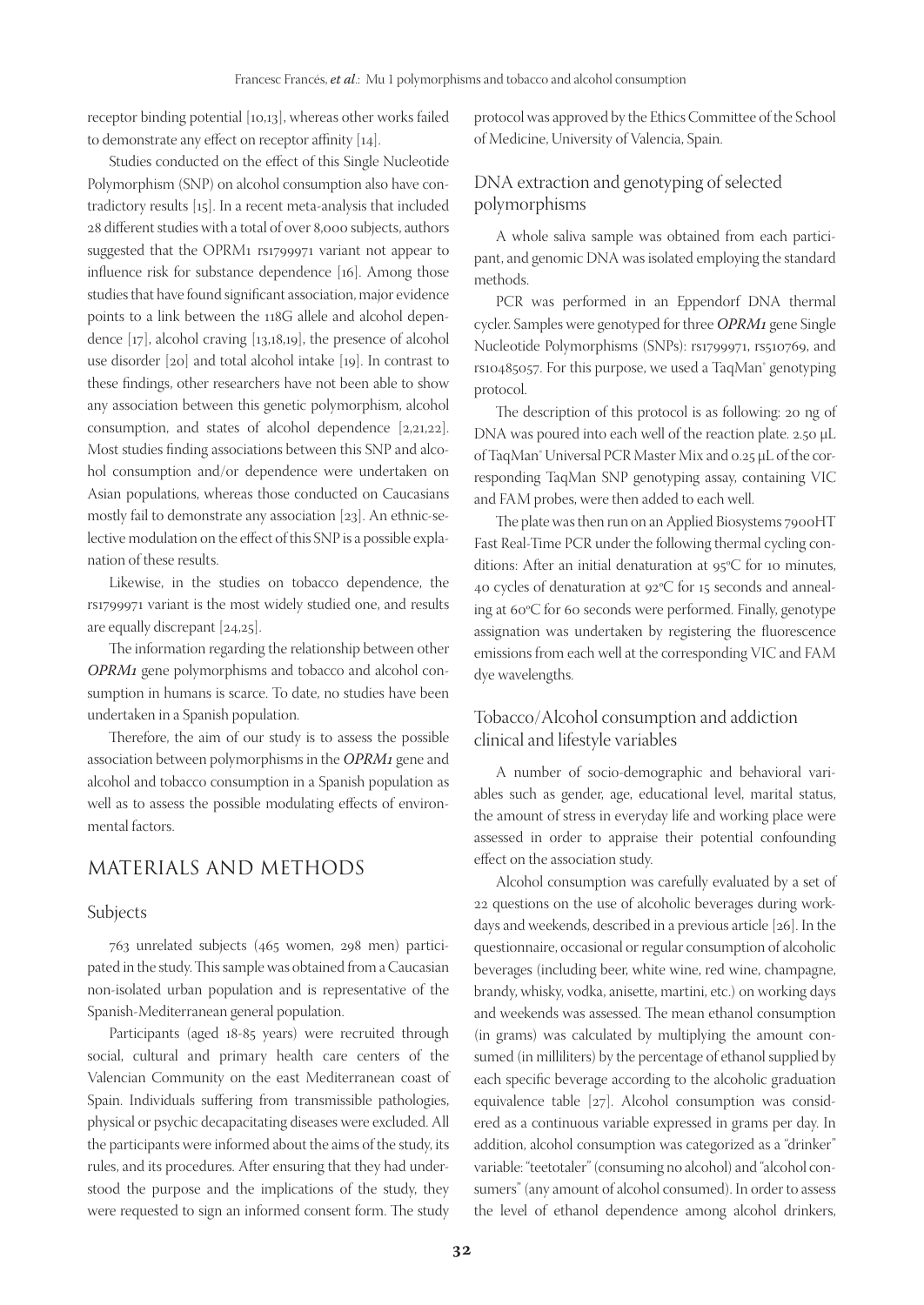participants were requested to answer an AUDIT questionnaire [28]. Alcohol use disorder (AUD) was considered to exist when the AUDIT test score was  $\geq 8$  [28].

Tobacco smoking habits were assessed by inviting the participants to complete a 13-item questionnaire – the questionnaire specified the amount and type of consumed tobacco, as well as the temporal evolution of habit, familiar co-morbidity and attempts at relinquishing the smoking habit.

Participants who admitted being habitual smokers were invited to answer the Fagerström questionnaire in order to quantify their level of nicotine addiction.

#### Statistical analysis

All statistical analyzes were performed using SPSS software package (SPSS Inc, Chicago, Illinois). To assess the associations between tobacco and alcohol consumption, codominants, dominants, and recessive models were fitted. To estimate associations between genotypes and the quantitative intake (grams of alcohol per day, number of cigarettes per day), ANOVA, t-Student and logistic regression models were performed. In the case of variables with non-parametric distribution, mean differences were assessed using Kruskal-Wallis tests. Tobacco and alcohol consumption risk was estimated employing logistic regression models, calculating the Odds Ratio (OR) and its confidence interval (CI). Crude and covariate-adjusted models were carried out. Hardy-Weinberg equilibrium was assessed using the Chi-Square test. The level of bilateral *p* significance was considered statistically significant when under  $p = 0.05$ .

## RESULTS

The general socio-demographic characteristics of our participants are presented in Table 1. The alcohol consumption habit is very common in the study sample (82.6%). In contrast, tobacco smoking is less frequent (22.9%). Men generally consumed higher amounts of alcohol and tobacco than women – however, the difference was statistically significant only in the case of AUDIT score.

The genotype distribution of the three studied SNPs was: 526 AA, 220 A/G and 17 GG for the rs179971, 477 CC, 249 CT and 37 TT for the rs510769 polymorphism, and 632 AA, 126 AG and 5 GG for the 10485057 polymorphism, respectively. These genotype distributions were in line with Hardy-Weinberg equilibrium ( $p = 0.280$ ,  $p = 0.541$  and  $p = 0.636$ , respectively).

Table 2 shows the genotype frequencies of the three polymorphisms among tobacco and alcohol consumers and non-consumers.

Assessing the relationship between the rs1799971 and alcohol consumption, we found that (after adjusting for age, marital status and educational level, tobacco smoking and stress level) women carriers of the G allele had less risk of being alcohol consumers (OR=0.55; 95% CI: 0.304-0.998;  $p = 0.049$ .

However, when we assessed the associations of this polymorphism with the presence or absence of alcohol use disorder through the AUDIT score, we found that, after covariate adjustment, male carriers of the G allele had an increased risk of presenting an alcohol pattern consumption compatible with AUD (OR=2.52; 95% CI: 1.02-6.24; *p* = 0.046).

No association between the rs1799971 polymorphism and the number of cigarettes or the Fagerström test scores was found.

The rs510769 polymorphism was not associated with alcohol or tobacco consumption. Furthermore, we did not find any association either with quantitative variables of alcohol and cigarette consumption or with addiction test scores.

The third polymorphism studied, rs10485057, was associated with total pure alcohol intake in male participants (7.73±8.55 mg/day in AA as opposed to 4.93±5.80 mg/day in AG;  $p = 0.026$ ). When covariates were taken into account in the analysis, the results remained significant  $(p = 0.043)$ . Moreover, AA individuals were associated with an increased risk of being alcohol consumers (OR=2.40; 95%CI: 1.40-4.12;  $p = 0.001$ . The AA genotype was also associated with the increased AUDIT scores, but this value did not reach statistical significance.

When tobacco smoking was assessed, after adjusting for covariates we found that male carriers of the AA variant in the rs10485057 locus had higher Fagerström scores than G carriers (3.16±2.93 in AA in contrast to 2.83±2.59 in G carriers; *p* =0.037). AA male participants also showed increased tobacco consumption expressed in number of cigarettes/day, but this value did not reach statistical significance.

## DISCUSSION

The endorphin pathway seems to play a crucial role in the initiation and perpetuation of addictive behaviors. However, published evidence on the relationship between human genetic variations at the *OPRM1* locus and drug consumption is contradictory. In this study, we performed the association analyzes in order to test whether *OPRM1* polymorphisms were associated with consumption and addiction to legal toxic substances, such as alcohol and tobacco. We found an association between the rs1797779 G allele and a decreased risk of being an alcohol consumer in women. Moreover, when assessed the risk of presenting with AUD, we found that male carriers of the G allele had a significantly higher risk of presenting this pathologic consumption pattern. In our study, although the A-allele was associated with being an alcohol consumer in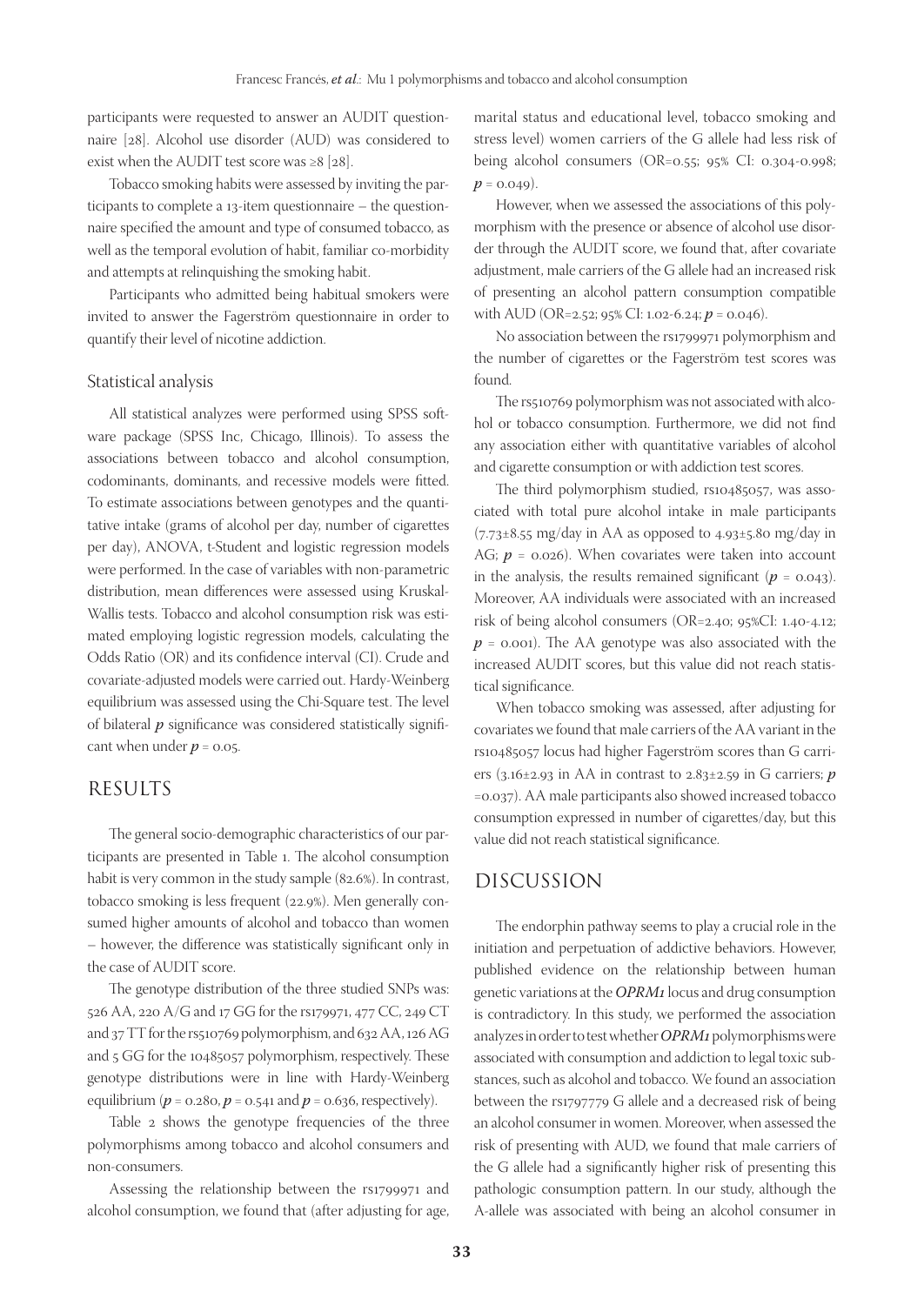|  | <b>TABLE 1.</b> Means (SD) and proportions of socio-demographic variables in the study sample |  |
|--|-----------------------------------------------------------------------------------------------|--|
|  |                                                                                               |  |

|                                      | Teetotalers<br>$n = 133$ |                 | $p^*$   |                        | Alcohol consumers<br>$n=630$ |         |
|--------------------------------------|--------------------------|-----------------|---------|------------------------|------------------------------|---------|
|                                      | Men (25)                 | Women (108)     |         | Men (273)              | Women (357)                  | $p^*$   |
| Age (yrs)                            | $38.6 \pm 15.4$          | $41.0 \pm 13.6$ | 0.449   | 39.9±14.7              | $36.7 \pm 14.8$              | 0.062   |
| Education level n (%)                |                          |                 | 0.412   |                        |                              | 0.910   |
| Illiterate                           |                          |                 |         | 2(0.7)                 | 2(0.6)                       |         |
| Primary                              | 9(36)                    | 30(27.8)        |         | 44(16.1)               | 63(17.6)                     |         |
| Secondary                            | 11(44)                   | 42 (38.9)       |         | 136 (49.9)             | 169 (47.3)                   |         |
| University                           | 5(20)                    | 36(33.3)        |         | 91 (33.3)              | 123(34.5)                    |         |
| Marital status n (%)                 |                          |                 | 0.602   |                        |                              | < 0.001 |
| Unmarried                            | 10(40)                   | 31(28.7)        |         | 108 (39.6)             | 176 (49.3)                   |         |
| Married                              | 15(60)                   | 69 (63.9)       |         | 158 (57.9)             | 148(41.6)                    |         |
| Unmarried couple                     |                          | 2(1.8)          |         | 2(0.7)                 | 4(1.1)                       |         |
| Divorced                             |                          | 3(2.8)          |         | 3(1.1)                 | 17(4.8)                      |         |
| Widow (er)                           |                          | 3(2.8)          |         | 2(0.7)                 | 12(3.4)                      |         |
| Stress at work (1-10)                | $6.54 \pm 2.87$          | $5.70 \pm 2.75$ | 0.187   | $5.85 \pm 2.54$        | $5.39 \pm 2.65$              | 0.039   |
| Life stress $(1-10)$                 | $5.28 \pm 2.32$          | $6.33 \pm 2.42$ | 0.052   | $4.94 \pm 2.17$        | $5.17 \pm 2.29$              | 0.207   |
| Alcohol intake (g/d)                 |                          |                 |         | $7.50 \pm 8.78$        | $4.75 \pm 6.50$              | 0.004   |
| <b>AUDIT</b> score                   |                          |                 |         | $4.26 \pm 2.90$        | $3.54 \pm 2.53$              | < 0.001 |
| Alcohol use disorder (AUDIT≥8) n (%) |                          |                 |         | 29(10.6)               | 26(7.3)                      | 0.110   |
|                                      | Non smokers              |                 |         | <b>Tobacco Smokers</b> |                              |         |
|                                      | $n = 588$                |                 | $p^*$   | $n = 175$              |                              | $p^*$   |
|                                      | Men (230)                | Women (358)     |         | Men (68)               | Women (107)                  |         |
| Age (yrs)                            | $39.0 \pm 15.3$          | $37.2 \pm 15.3$ | 0.163   | $42.3 \pm 12.7$        | $39.6 \pm 12.7$              | 0.172   |
| Education level n (%)                |                          |                 | 0.959   |                        |                              | 0.832   |
| Illiterate                           | 2(0.9)                   | 2(0.6)          |         |                        |                              |         |
| Primary                              | 48 (20.9)                | 77(21.5)        |         | 21(30.9)               | 30(28)                       |         |
| Secondary                            | 119(51.7)                | 188 (52.5)      |         | 30(44.1)               | 46(43)                       |         |
| University                           | 61(26.5)                 | 91 (25.4)       |         | 17(25)                 | 31(29)                       |         |
| Marital status n (%)                 |                          |                 | < 0.001 |                        |                              | 0.456   |
| Unmarried                            | 88 (38.3)                | 158 (44.1)      |         | 22(32.4)               | 41 (38.3)                    |         |
| Married                              | 138 (59.8)               | 167(46.7)       |         | 43(63.2)               | 58 (54.3)                    |         |
| Unmarried Couple                     | 1(0.5)                   | 5(1.4)          |         | 1(1.5)                 | 1(0.9)                       |         |
| Divorced                             | 1(0.5)                   | 17(4.7)         |         | 2(2.9)                 | 3(2.8)                       |         |
| Widow (er)                           | 2(0.9)                   | 11(3.1)         |         |                        | 4(3.7)                       |         |
| Stress at work (1-10)                | $5.79 \pm 2.55$          | $5.34 \pm 2.56$ | 0.055   | $6.30 \pm 2.62$        | $5.90 \pm 2.93$              | 0.375   |
| Life stress $(1-10)$                 | $4.92 \pm 2.18$          | $5.23 \pm 2.32$ | 0.100   | $5.13 \pm 2.21$        | $6.05 \pm 2.44$              | 0.013   |
| Number of cigarettes (n/day)         |                          |                 |         | $12.9 \pm 10.3$        | $11.2 \pm 8.7$               | 0.248   |
| Fageström score                      |                          | L.              |         | $3.38 \pm 2.96$        | $2.89 \pm 2.09$              | 0.322   |

\* *P* values obtained from comparing the gender of alcohol consumers and teetotalers, and tobacco smokers and non smokers, respectively

|  | <b>TABLE 2.</b> Genotype frequencies distribution in the study sample |  |  |
|--|-----------------------------------------------------------------------|--|--|
|  |                                                                       |  |  |

|                     | Teetotalers (133) |            | Alcohol consumers (630) |     |            | Non-smokers (588) |        |           | Tobacco smokers (175) |            |
|---------------------|-------------------|------------|-------------------------|-----|------------|-------------------|--------|-----------|-----------------------|------------|
| Rs1799971 (n (%))   |                   |            |                         |     |            |                   |        |           |                       |            |
| A/A                 | 101               | $(75.9\%)$ |                         | 425 | (67.5%)    | 408               | (69.4) |           | 118                   | (67.3)     |
| A/G                 | 30                | (22.6%)    | $p=0.211$               | 190 | $(30.1\%)$ | 166               | (28.2) | $p=0.716$ | 54                    | (31)       |
| G/G                 | 2                 | $(1.5\%)$  |                         | 15  | $(2.4\%)$  | 14                | (2.4)  |           | 3                     | (1.7)      |
| $Rs510769 (n (\%))$ |                   |            |                         |     |            |                   |        |           |                       |            |
| C/C                 | 81                | (60.9)     |                         | 396 | $(62.9\%)$ | 371               | (63.1) |           | 106                   | $(60.6\%)$ |
| C/T                 | 45                | (33.8)     | $p=0.880$               | 204 | $(32.4\%)$ | 188               | (32)   | $p=0.772$ | 61                    | $(34.8\%)$ |
| T/T                 |                   | (5.3)      |                         | 30  | $(4.7\%)$  | 29                | (4.9)  |           | 8                     | $(4.6\%)$  |
| Rs10485057 (n (%))  |                   |            |                         |     |            |                   |        |           |                       |            |
| A/A                 | 99                | (74.4)     |                         | 533 | (84.6)     | 485               | (82.5) |           | 147                   | (84.0)     |
| A/G                 | 32                | (24.0)     | $p=0.016$               | 94  | (15.0)     | 98                | (16.7) | $p=0.458$ | 28                    | (16.0)     |
| G/G                 | 2                 | (1.5)      |                         | 3   | (0.4)      | 5                 | (0.8)  |           | $\theta$              | (0)        |

 $^*$ P value obtained employing the  $\chi^2$  test by comparing genotype frequencies between alcohol consumers and teetotalers, and tobacco smokers and nonsmokers

women, men carrying the G-allele showed a higher risk of having AUD.

It is important to emphasize that most of the published studies had a case-control design, and associations were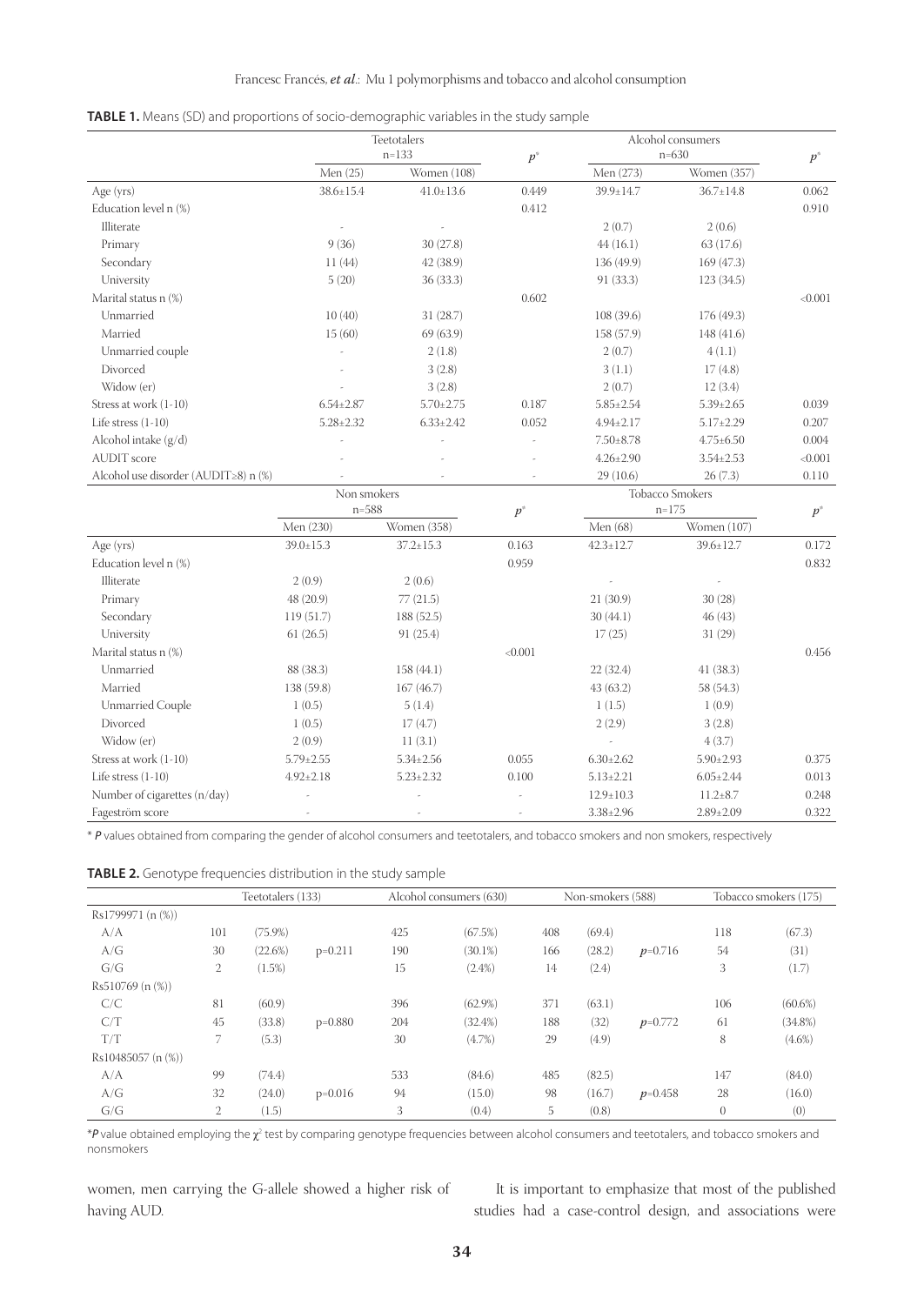assessed by comparisons with Alcohol Use Disorder patients or equivalents – although they may share biological and psychological characteristics, they cannot represent the general population.

Important evidence on the possible effects of this SNP on the general population has been published before, in Ehlers CL et al. (2008) [29] for example [29]. In that study, the selected sample was recruited from a general population of Native American origin. Results confirmed that the G-allele was associated with the unpleasant alcohol effects, resulting thus in lower alcohol intake. It seems that non-dysfunctional alcohol consumption is not comparable with pathological drinking patterns such as AUD, and these two might also differ in its genetic origin. However, other studies have found evidence that there might exist an association between A allele and AUD. The recent study by Koller G et al. (2012) [22], conducted on alcohol-dependent Caucasian subjects, demonstrated an increased frequency of the A allele in these patients.

Although interesting, the "opioid receptor deficiency" theory has several weak points. If G forms are associated with less amount of *OPRM1,* and higher alcohol consumption are justified by compensatory mechanisms, it is difficult to understand the lower reinforcement observed in knockout mice for the OPRM1. Also, the reduction of alcohol consumption following naltrexone (blocking of the OPRM1), especially strong in G forms, cannot be explained [30].

Two molecular factors are suggested to be important in determining the effect on rs1799971 genotype-related alcohol consumption: the number of the receptors, but also their affinity. However, it is reasonable to think that genetic (multilocus effects and interlocus correlations) and environmental factors could modulate the specific effect of the SNP on these two parameters. This phenomenon could be responsible for the contradictory findings reported in the case of the rs1799971 polymorphism [22], also called flip-flop results [31]. Supporting this hypothesis are recent works that suggest several other non-genetic factors influencing *OPRM1* expression [32,33].

Regarding nicotine dependence, the lack of an association between this SNP and tobacco consumption observed in our study is in concordance with the results of the only work undertaken on a Spanish population on this issue [34].

The rs10485057 is associated with alcohol intake and consumption in our male subsample. There is no further evidence in the available literature on this issue, and additional studies will help to explain the specific effect of this polymorphism on alcohol intake and addiction. Regarding tobacco smoking, we found only a marginal association between the rs10485057 polymorphism and the Fageström test outcome, showing that males homozygote carriers of the A variant have higher test scores. No association was found between this and other

polymorphisms studied and the amount of cigarettes consumed. Bearing in mind the limitations of our study in terms of the low prevalence of tobacco smokers, we need to refer to the research published by Zhang et al. (2006), stating that A and the G alleles in the rs10485057 locus were present in two haplotypes: one associated with tobacco consumption and another with nicotine dependence.

Our study has several weaknesses that must be taken into account. The first and most important is the limited sample size, together with the low frequency of both rare alleles and prevalence of smoking habit. Both of them could influence the association analysis.

## CONCLUSION

Our results suggest that *OPRM1* gene polymorphisms are associated with tobacco and alcohol consumption in a Spanish population, and this association could be modulated by genetic and environmental factors.

## ACKNOWLEDGEMENTS

This research was supported by grants UV-INV-AE11-41946.

Authors would like to thank Dr. Dolores Corella for laboratory assistance, and the Athenea Health Care Center staff for their collaboration on patient recruitment.

## DECLARATION OF INTERESTS

The authors declare no conflict of interests.

### REFERENCES

- [1] Mague SD, Blendy JA. OPRM1 SNP (A118G): involvement in disease development, treatment response, and animal models. Drug Alcohol Depend 2010;108(3):172–182. DOI: http://dx.doi. org/10.1016/j.drugalcdep.2009.12.016.
- [2] Loh el W, Fann CS, Chang YT, Chang CJ, Cheng AT. Endogenous opioid receptor genes and alcohol dependence among Taiwanese Han. Alcohol Clin Exp Res 2004;28(1):15–19. DOI: http://dx.doi. org/10.1097/01.ALC.0000106303.41755.B8.
- [3] Moles A, Kiefer BL, D'Amato FR. Deficit in attachment behavior in mice lacking the mu-opioid receptor gene. Science 2004*;*304(5679):1983-1986. DOI: http://dx.doi.org/10.1126/ science.1095943.
- [4] Walters CL, Cleck JN, Kuo YC, Blendy JA.Mu-opioid receptor and *CREB* activation are required for nicotine reward. Neuron 2005;46(6):933–943. DOI: http://dx.doi.org/10.1016/j. neuron.2005.05.005.
- [5] Wewers ME, Dhatt RK, Snively TA, Tejwani GA.The effect of chronic administration of nicotine on antinociception, opioid receptor binding and metenkelphalin levels in rats. Brain Res 1999;822(1-2):107–113. DOI: http://dx.doi.org/10.1016/ S0006-8993(99)01095-1.
- [6] Boyadjieva NI, Sarka, DK. The secretory response of hypothalamic betaendorphin neurons to acute and chronic nicotine treatments